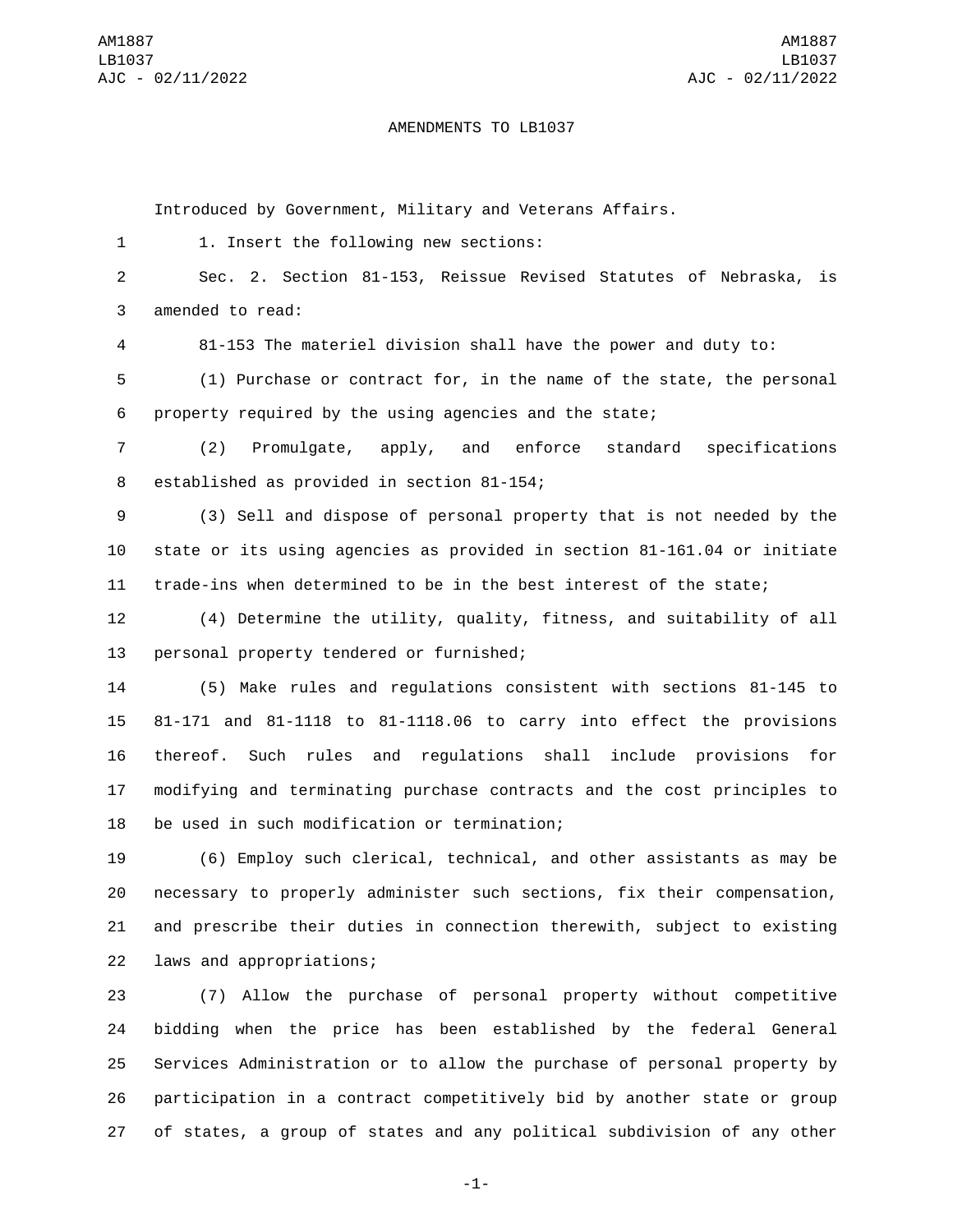1 state, or a cooperative purchasing organization on behalf of a group of 2 states. The division may also give consideration to a sheltered workshop 3 pursuant to section 48-1503 in making such purchases;

4 (8) Enter into any personal property lease agreement when it appears 5 to be in the best interest of the state; and

6 (9) Negotiate purchases and contracts when conditions exist to 7 defeat the purpose and principles of public competitive bidding; and  $\pm$ 

8 (10) Obtain an electronic procurement system, which shall be funded 9 or paid for by providing the system provider with, as determined by the 10 materiel administrator, a percentage or portion of identified 11 transactions. Such percentage or portion may be collected by the system 12 provider from contractors and bidders.

13 Sec. 3. Section 81-1120, Reissue Revised Statutes of Nebraska, is 14 amended to read:

 81-1120 (1) There is hereby created the Materiel Division Revolving Fund. The fund shall be administered by the materiel division of the Department of Administrative Services. The fund shall consist of (a) fees paid for printing, copying, central supply, and mailing services provided 19 to state agencies and local subdivisions by the division, and (b) assessments charged by the materiel administrator to state agencies, 21 boards, and commissions for purchasing services provided by the division $<sub>L</sub>$ </sub> and (c) any money collected pursuant to subdivision (10) of section 81-153. Such assessments shall be adequate to cover actual and necessary 24 expenses that are associated with providing the service and not otherwise covered by the money collected pursuant to subdivision (10) of section 81-153. The fund shall be used to pay for expenses incurred by the 27 division to provide such services.

 (2) State agencies, boards, and commissions shall make the materiel division assessment payments to the fund no later than August 1 of each year, or in four equal payments to be made no later than August 1, October 1, February 1, and April 1 of each year, at the discretion of the

-2-